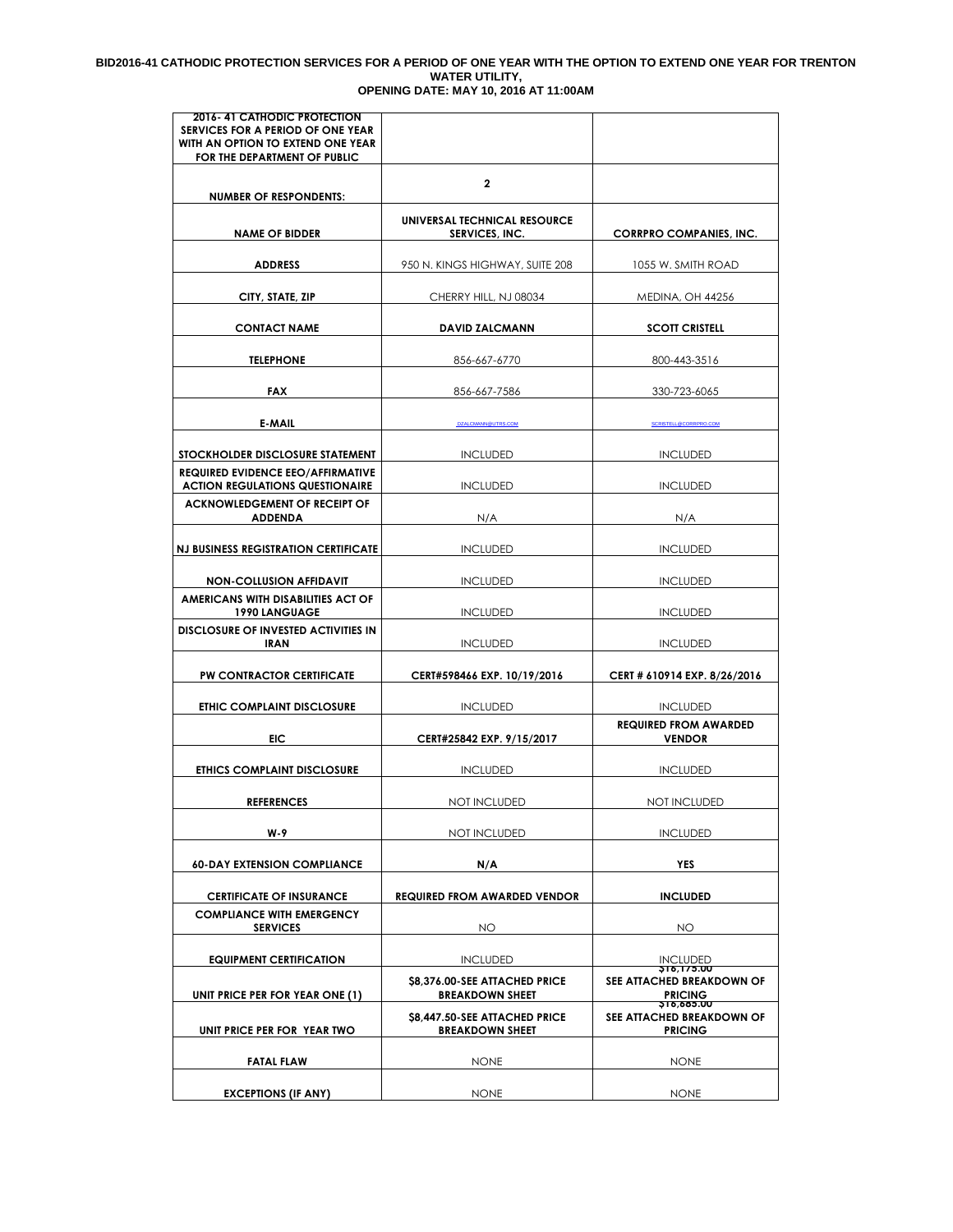## FOR CATHODIC PROTECTION SERVICES PROPOSAL FY2016

I (we) hereby certify that I (we) have read the contract together with the specifications attached. If awarded the contract, I (we) hereby agree that I (we) shall comply with all of the terms, conditions, and agreements.

I (we) agree to accept one "lump sum" payment when all of the services have been satisfactorily completed and documented.

| <b>ITEM</b>                                                     | UNIT PRICE               | <b>TOTAL</b> |
|-----------------------------------------------------------------|--------------------------|--------------|
| Cathodic Protection Preventive<br>Maintenance                   | 468.00<br>X <sub>7</sub> | 3276.00      |
| Furnish and Install New Aircraft<br>Warning Lights on Two Tanks | $X_4$<br>25.00           | 100.00       |
| Fixed Parts Allowance                                           |                          | \$5,000.00   |
|                                                                 | <b>GRAND TOTAL S</b>     | 8,376.00     |

(Signature of Representative)

### David Zalcmann

(Print Name Above)

Universal Technical Resource Services, Inc.

(Company)

### 856-667-6770

(Phone Number)

**WJM** 03/22/16

Page 4 of 4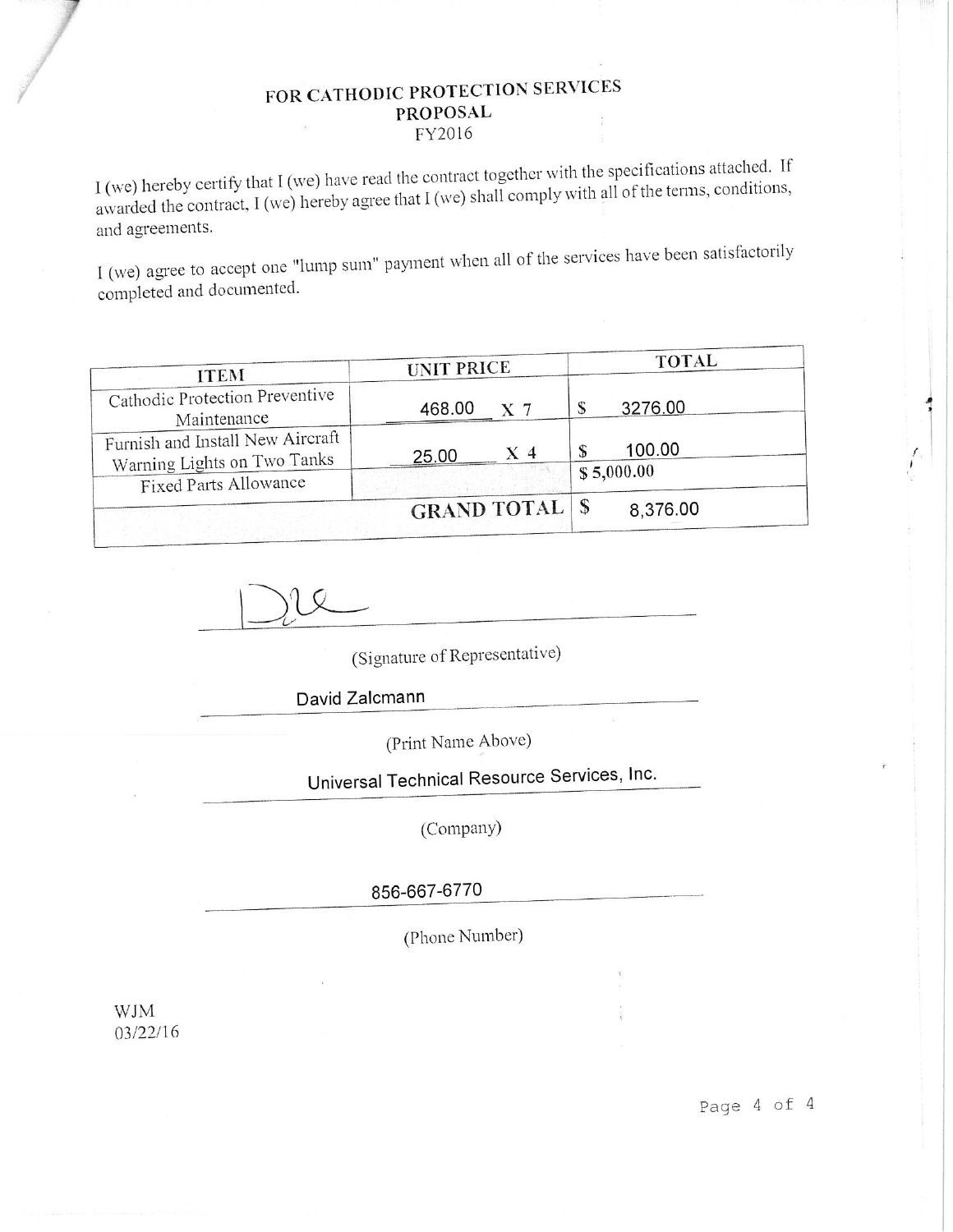# FOR CATHODIC PROTECTION SERVICES **PROPOSAL**

FY2017

I (we) hereby certify that I (we) have read the contract together with the specifications attached. If awarded the contract, I (we) hereby agree that I (we) shall comply with all of the terms, conditions, and agreements.

I (we) agree to accept one "lump sum" payment when all of the services have been satisfactorily completed and documented.

| <b>ITEM</b>                                                     | <b>UNIT PRICE</b>       |                | <b>TOTAL</b> |
|-----------------------------------------------------------------|-------------------------|----------------|--------------|
| Cathodic Protection Preventive<br>Maintenance                   | 482.55                  | X <sub>7</sub> | 3377.50      |
| Furnish and Install New Aircraft<br>Warning Lights on Two Tanks | 25.00                   | $\mathbf{Y}$ 4 | 100.00       |
| <b>Fixed Parts Allowance</b>                                    |                         |                | \$5,000.00   |
|                                                                 | <b>GRAND TOTAL   \$</b> |                | 8,477.50     |

(Signature of Representative)

### David Zalcmann

(Print Name Above)

Universal Technical Resource Services, Inc.

(Company)

### 856-667-6770

(Phone Number)

**WJM**  $03/22/16$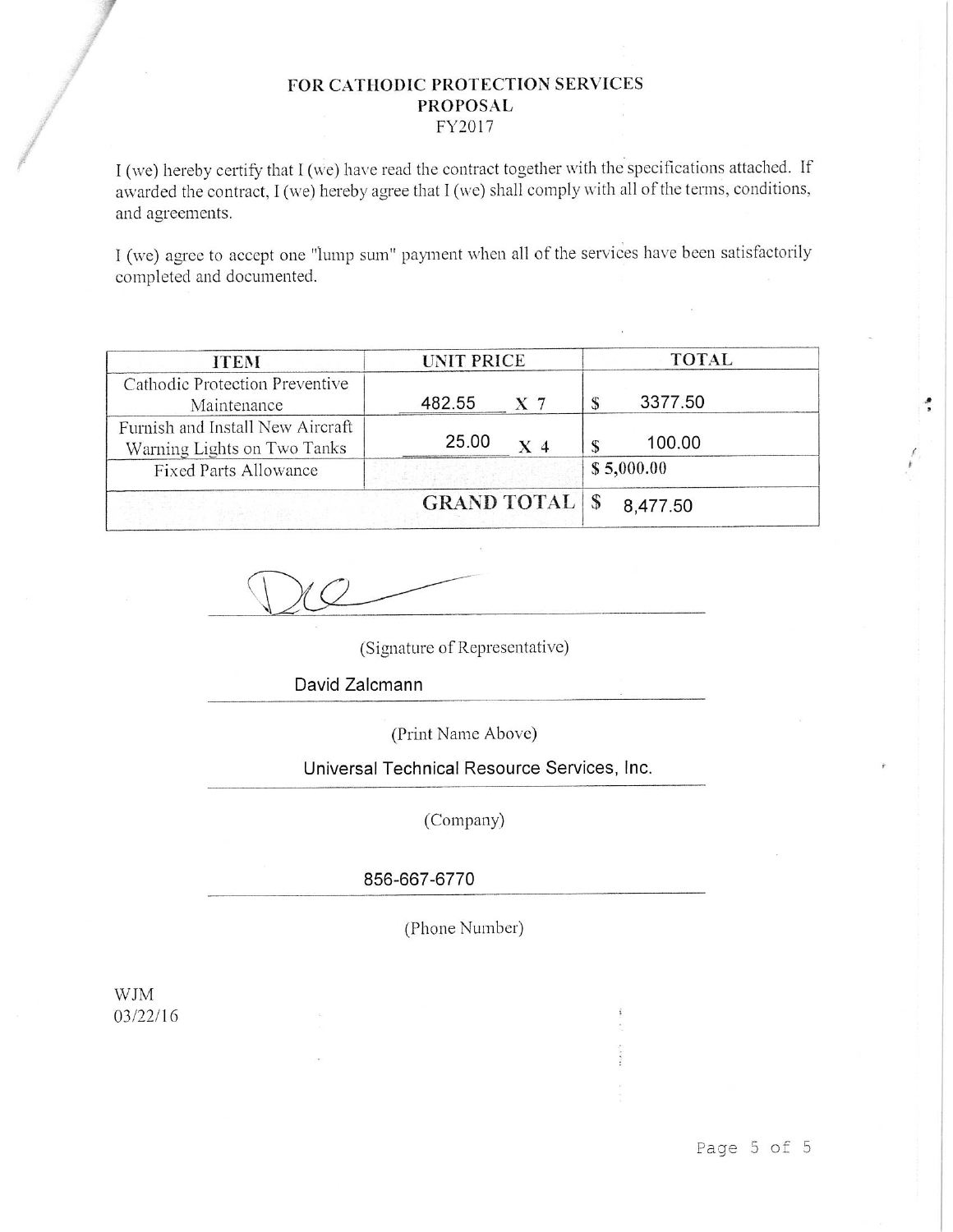### FOR CATHODIC PROTECTION SERVICES **PROPOSAL** FY2016

I (we) hereby certify that I (we) have read the contract together with the specifications attached. If awarded the contract, I (we) hereby agree that I (we) shall comply with all of the terms, conditions, and agreements.

I (we) agree to accept one "lump sum" payment when all of the services have been satisfactorily completed and documented.

| <b>ITEM</b>                                                     | <b>UNIT PRICE</b>          | <b>TOTAL</b> |
|-----------------------------------------------------------------|----------------------------|--------------|
| Cathodic Protection Preventive<br>Maintenance                   | 880.00<br>X <sub>7</sub>   | S(6,160.00)  |
| Furnish and Install New Aircraft<br>Warning Lights on Two Tanks | 125.00<br>$X_4$            | 500.00       |
| <b>Fixed Parts Allowance</b>                                    |                            | \$5,000.00   |
|                                                                 | GRAND TOTAL \\$\l\,\175.00 |              |

\* Refers to Bullet 3, page 2 of 2-" Report"-Gen. info on tank interior-exterior - see attachment-

 $\frac{1}{2}$ 

(Signature of Representative)

Scott Cristell

(Print Name Above)

Corrpro Companies Inc.

(Company)

 $1 - 800 - 443 - 3516$ 

(Phone Number)

**WJM** 03/22/16